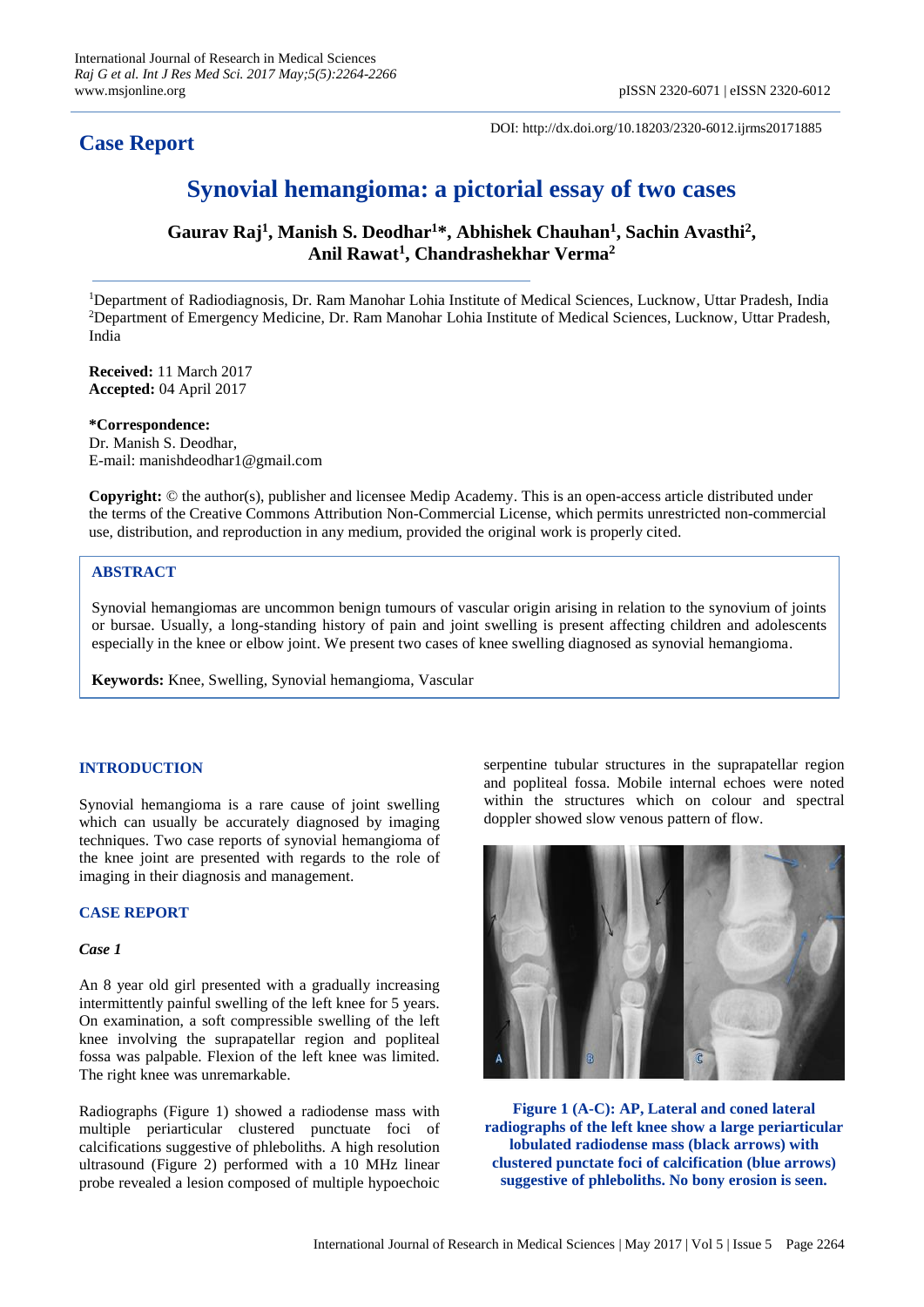

**Figure 2 (A, B): Gray scale and doppler ultrasound images show multiple serpentine tubular structures with slow venous pattern of flow.**

MRI (Figure 3) showed a large lobulated mass involving the left knee with extension into the periarticular muscles of the adjacent thigh, leg region and subcutaneous fat.



**Figure 3: A) Coronal T1W; B) fat suppressed contrast enhanced T1W images show a heterogeneously enhancing mass of intermediate signal intensity (black arrows). Axial T2W images show multiple tubular structures with fluid-fluid levels (asterisk) within the mass; (D, E) Coronal and (F) sagittal PDFS images show the left knee mass extending to involve the subcutaneous fat as well as the periarticular muscles (blue arrows).**

The mass had intermediate signal intensity on T1W images with heterogenous contrast enhancement. T2W images showed multiple hypointense tubular structures with fluid-fluid levels. Imaging findings were consistent with a diagnosis of synovial hemangioma.

The child's guardians declined surgery and she is on follow up with no further worsening of symptoms for over two years.

#### *Case 2*

A 21-year-old male presented with a painful swelling of the left knee since two years. Examination revealed a soft compressible suprapatellar swelling with limited range of motion. Radiographs demonstrated an ill-defined suprapatellar swelling. MRI (Figure 4) demonstrated an encapsulated suprapatellar mass containing enhancing serpentine tubular structures thought to represent a hemangioma.



**Figure 4: A) Sagittal; B) coronal PDFS images show a suprapatellar mass containing hyperintense tubular structures. Coronal T1WI; C) demonstrates signal intensity similar to that of muscle; D) Axial T2WI demonstrates an encapsulated hyperintense mass; E) axial; F) coronal contrast enhanced images show intense enhancement of the mass.**

Pre-operative sclerotherapy was attempted to decrease possible operative blood loss. On digital subtraction angiography (Figure 5), a tangle of vessels was noted draining into the popliteal vein. Two weeks after using sodium tetradecyl sulphate as sclerosing agent, doppler ultrasound demonstrated near total thrombosis of the lesion.



**Figure 5: Digital subtraction angiographic image demonstrates a tangle of vessels (arrow) draining into the popliteal vein (\*).**